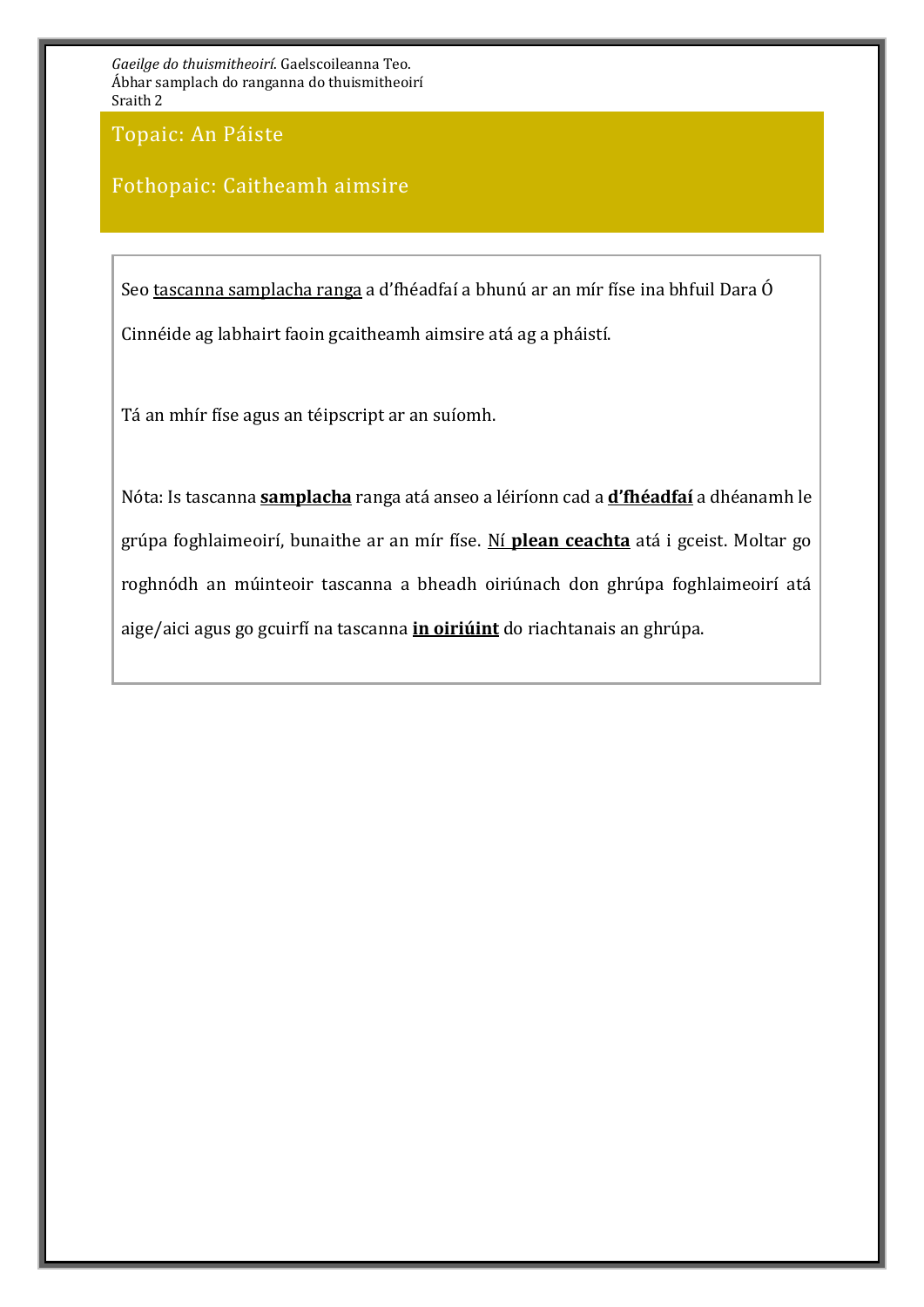## Treoracha don Mhúinteoir

#### **Tasc samplach 1: Éisteacht agus cleachtaí teanga**

Beidh na foghlaimeoirí ag éisteacht ar ball le Dara Ó Cinnéide ag caint faoin gcaitheamh aimsire atá ag a pháistí. Tá an mhír físe agus an téipscript ar an suíomh.

- Mínigh cé agus cad leis a bheidh siad ag éisteacht.
- Scaip an bhileog 'Caitheamh aimsire éisteacht' agus cuir na foghlaimeoirí ag obair i ngrúpaí chun na tascanna a dhéanamh.
- Baineann Tasc 1 le tuiscint ar an méid a chuala siad. Iarr orthu a bhfreagraí a chur i gcomparáid le freagraí a bpáirtithe. Maidir le Tasc 2, cuir ag obair i mbeirteanna iad chun abairtí a chumadh ag baint úsáide as na struchtúir éagsúla. Beidh roinnt ionchuir agus treorach ag teastáil chun cabhrú leo na habairtí a chumadh. Do Thasc 3, beidh ionchur ag teastáil chomh maith, maidir le cén rud é an ginideach agus conas é a aithint. Faigh amach cad atá ar eolas acu roimh ré. Do Thasc 4, eagraigh grúpaí don phlé agus ansin cothaigh plé ranga.
- Cúrsaí canúna:

Tarraing aird ar an bhfocal a úsáideann Dara ar 'peil' – 'caid'.

- Mínigh do na foghlaimeoirí go mbíonn focail éagsúla á n-úsáid sna canúintí éagsúla. Déan plé air seo agus tabhair samplaí simplí:
	- o srón/gaosán/caincín;
	- o sciathán/lámh;
	- o tinn/breoite.
- Mínigh chomh maith go mbíonn brí dhifriúil uaireanta ag focal, ag brath ar an gcanúint. Samplaí:
	- o 'láithreach' (go gciallaíonn sé 'níos déanaí' i gcanúint na Mumhan ach 'anois díreach' i gcanúintí eile).
	- o 'buartha' (go gciallaíonn sé '*worried'* i gcanúint na Mumhan agus '*sorry'* i gcanúintí eile).

#### **Tasc samplach 2: Suirbhé – nathanna cainte**

Scaip an bhileog 'Suirbhé – nathanna cainte'. An aidhm atá leis an gcleachtadh seo ná na foghlaimeoirí ag cur ag cleachtadh na struchtúr a bhí á bplé acu ar ball (féach Tasc samplach 1 thuas). Beidh siad ag cleachtadh na struchtúr i gcomhthéacs cumarsáideach, agus beidh siad ag déanamh cleachtaidh ar na foirmeacha difriúla de na struchtúir. Iarr orthu siúl timpeall an ranga chun an suirbhé a dhéanamh.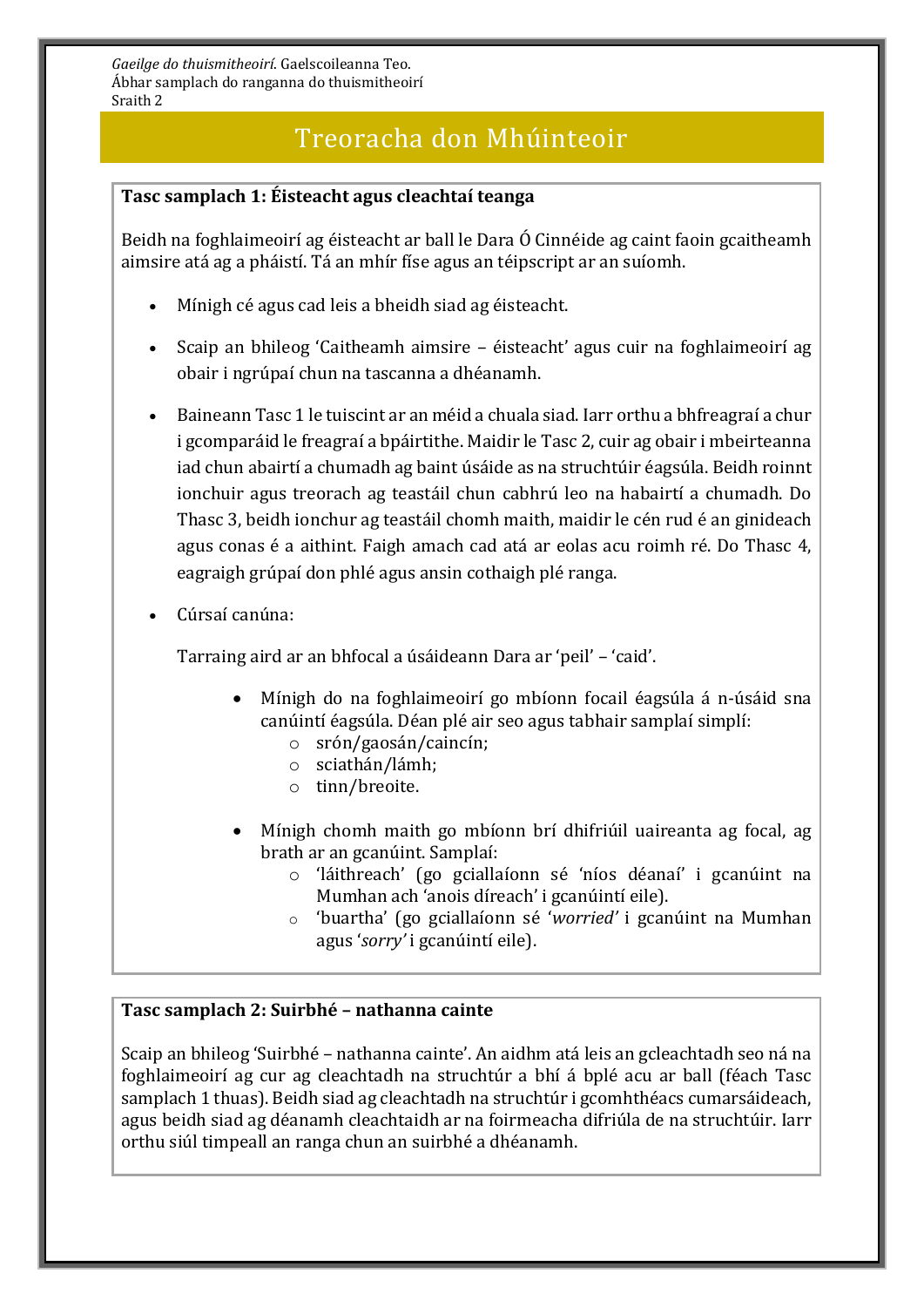#### **Tasc samplach 3: An ginideach**

Scaip an bhileog 'An ginideach sa saol laethúil'. An aidhm atá leis an gcleachtadh seo ná na foghlaimeoirí ag cur ag cleachtadh na struchtúr a bhí á bplé acu ar ball (féach Tasc samplach 1 thuas). Beidh siad ag díriú ar shamplaí laethúla den ghinideach. Iarr orthu teacht ar shamplaí eile, más féidir.

Freagraí:

bosca lóin mála scoile buidéal fíona uachtar gréine crann Nollag lá spóirt linn snámha ceapaire cáise cóta báistí

#### **Tasc samplach 4: Suirbhé – nathanna cainte**

Scaip an bhileog 'Dialann imeachtaí'. Iarr ar na foghlaimeoirí na himeachtaí agus na ranganna a bhíonn ar siúl ag a bpáistí a scríobh isteach sa dialann. Ansin caithfidh siad siúl timpeall an ranga agus labhairt le daoine eile chun lá a shocrú ina mbeadh a bpáistí ábalta dul ar cuairt chuig a chéile. Déan roinnt ullmhúcháin leis na struchtúir 'cad a bhíonn ar siúl agaibh Dé Luain?'; 'an bhfuil aon rud ar siúl agaibh Dé Máirt?'; 'an bhfuil sibh saor Dé Céadaoin?' etc.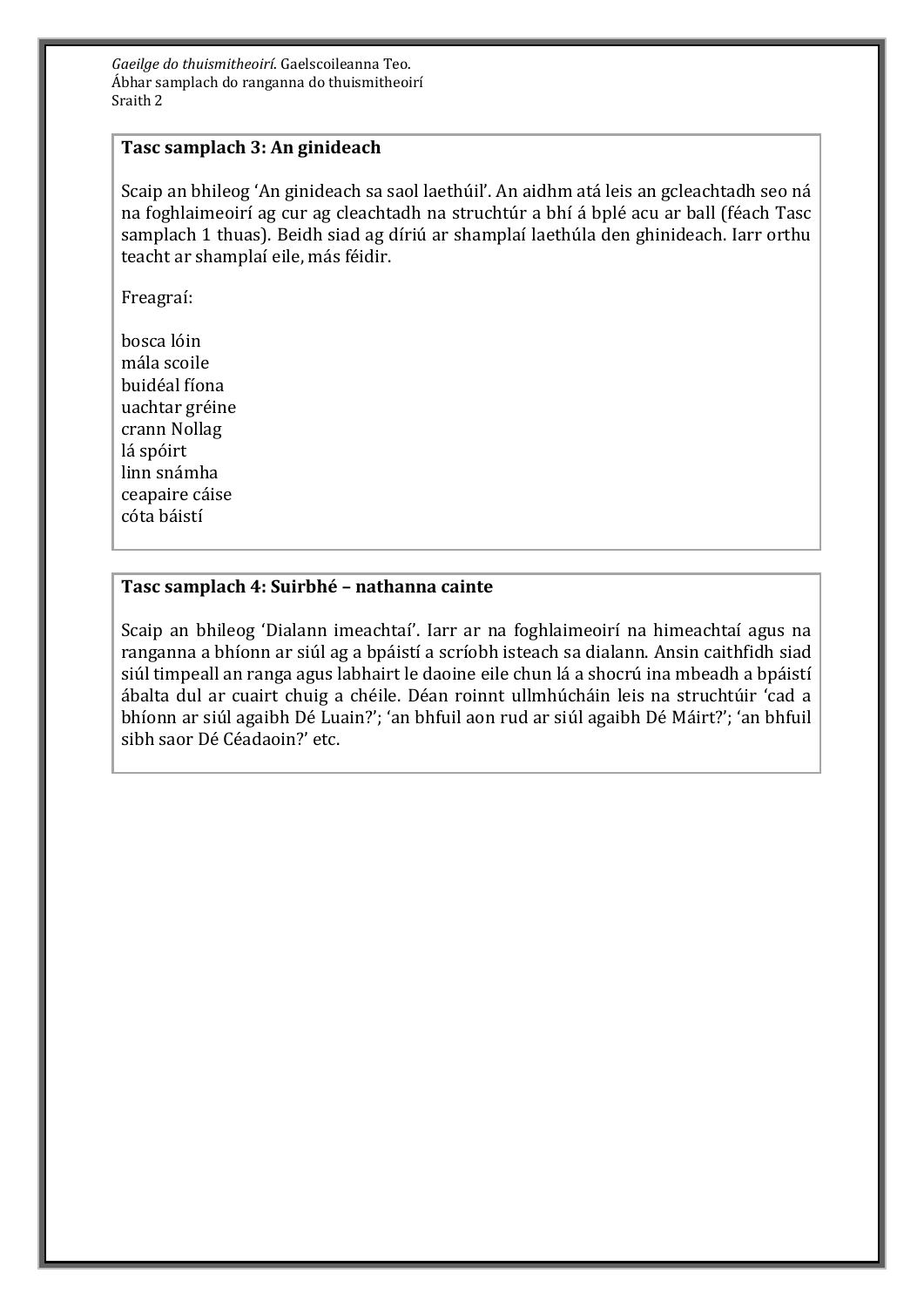## Caitheamh Aimsire: Éisteacht

Tasc 1: Éist le Dara ag caint ar an gcaitheamh aimsire atá ag a cheathrar iníonacha. Scríobh an méid is féidir leat de na rudaí a luann sé.

Caitheamh aimsire na gcailíní

Tasc 2: Stór focal agus nathanna cainte. Le cabhair ó do theagascóir, déan iarracht abairtí a chumadh ag baint úsáide as na struchtúir seo a bhí á n-úsáid ag Dara.

| An struchtúr 'ag gabháil do'      | Sampla: 'bím ag gabháil do ióga trí huaire sa tseachtain'.                                |
|-----------------------------------|-------------------------------------------------------------------------------------------|
| An struchtúr 'is mó'              | Sampla: 'is mó uair a chonaic mé an páiste sin ag troid'; 'is<br>mó uair a bhí mé sa zú'. |
| An struchtúr 'taitin'             | Sampla: 'taitníonn peil liom' / 'thaitin an scannán liom'.                                |
| An struchtúr 'triail a bhaint as' | Sampla: 'ba bhreá liom triail a bhaint as galf lá éigin'.                                 |

Tasc 3: Fócas ar theanga: Léigh an téipscript thíos. Le cabhair ó do pháirtí cuir líne faoi gach sampla den tuiseal ginideach atá ann.

Is mó caitheamh aimsire atá ag na cailíní atá agamsa. Bhaineadar triail as cúrsaí peile, nó 'cúrsaí caide' faoi mar a deirtear anseo timpeall. Thaitin sé leo, ach b'fhearr leo a bheith ag imirt cispheile anois agus tá an rogha sin acu. Bíonn siad, chomh maith leis sin, ag gabháil do chúrsaí snámha. Bíonn siad ag snámh uair sa tseachtain nó dhá bhabhta sa tseachtain, amach as an scoil nó istigh in óstán áitiúil. Chomh maith leis sin, bíonn siad ag gabháil do ghleacaíocht. Rud é sin atá tosaithe le fíordhéanaí acu. Is maith leo é. Bhíodar ag féachaint ar an teilifís ar rud éigin ar nós na cluichí Oilimpeacha agus thaitin sé leo agus theastaigh uathu dul agus triail a bhaint as cúrsaí gleacaíochta agus taitníonn sé ana-mhór leo. Buíochas le Dia, tá rogha mhór leathan anois ann do chailíní agus do bhuachaillí, rud nach raibh ann, b'fhéidir, nuair a bhíomarna níos óige. Ach is breá leo a bheith ag imirt spóirt.

#### Tasc 4: Plé

Pléigh na nithe seo thíos le do ghrúpa.

- An caitheamh aimsire is fearr le muintir mo thí.
- Dá mbeifeá le rang amháin a dhéanann do pháistí a moladh do dhuine eile, cén ceann a mholfá?
- 'Bíonn an iomarca rudaí ar siúl ag páistí na laethanta seo'. Pléigh.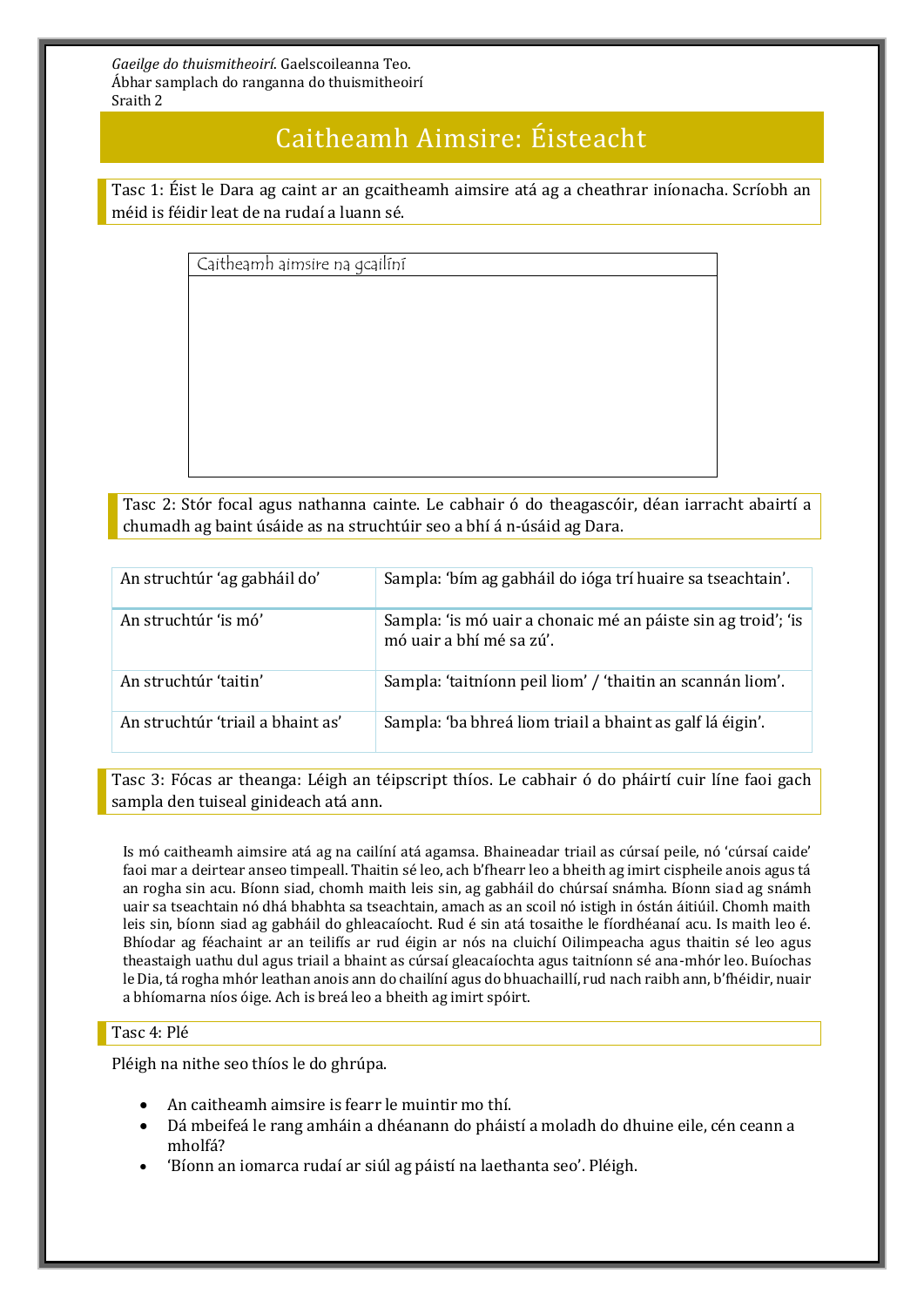# Suirbhé: Nathanna Cainte

Tá an suirbhé seo bunaithe ar na habairtí a chum tú ar ball – cabhróidh sé leat cleachtadh a dhéanamh ar na struchtúir a d'fhoghlaim tú. Siúil timpeall an ranga agus ceistigh triúr foghlaimeoirí eile…

| Duine 1 | Duine 2 | Duine 3 |
|---------|---------|---------|
|         |         |         |
|         |         |         |
|         |         |         |
|         |         |         |
|         |         |         |
|         |         |         |
|         |         |         |
|         |         |         |
|         |         |         |
|         |         |         |
|         |         |         |
|         |         |         |
|         |         |         |
|         |         |         |
|         |         |         |
|         |         |         |
|         |         |         |
|         |         |         |
|         |         |         |
|         |         |         |
|         |         |         |
|         |         |         |
|         |         |         |
|         |         |         |
|         |         |         |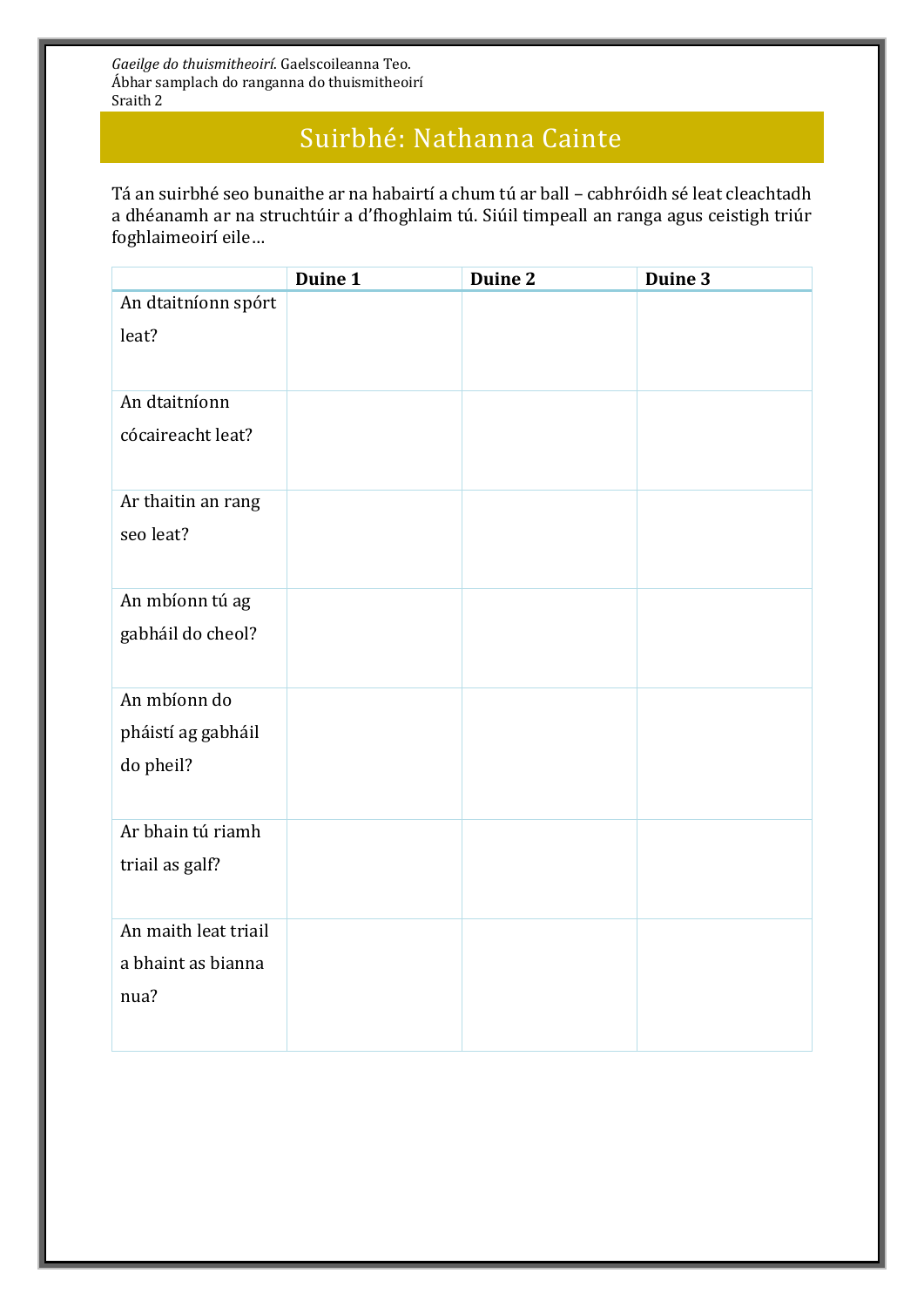# An ginideach sa saol laethúil!

**Féach ar na pictiúir thíos agus líon na bearnaí leis an leagan ceart den fhocal. An bhfuil aon samplaí eile agat?**